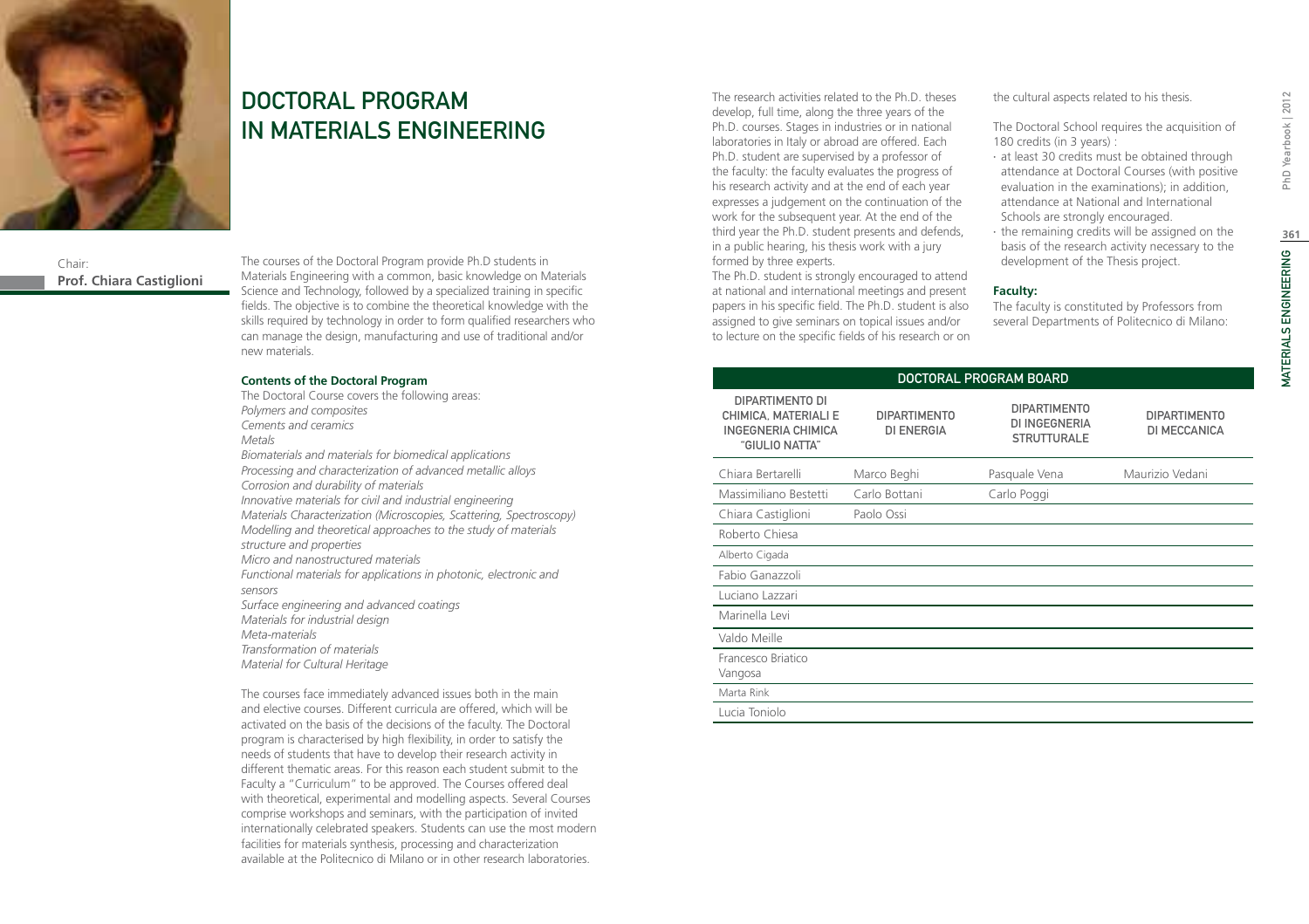## ADVISORY BO

| Edoardo Bemporad, Dip. Ingegneria Meccanica                                                                          | Laura Montanaro, Dip. Scienza dei Materiali  |
|----------------------------------------------------------------------------------------------------------------------|----------------------------------------------|
| e Industriale, Università Roma Tre                                                                                   | e Ingegneria Chimica, Politecnico di Torino  |
| Marco Bernasconi, Dip. Scienza dei Materiali,<br>Università Milano Bicocca                                           | Stefano Radice, Solvay-Solexis SpA           |
| Mario A. Chiaramonte, E&P KMS - Breakthrough/ Luca Simoncini, Ghelfi Ondulati SpA<br>strategic technologies, eni E&P |                                              |
| Massimo Guglielmi, Dip. Ingegneria Meccanica,                                                                        | Francesco Stellacci, Department of Materials |
| Università di Padova                                                                                                 | Science and Engineering, EPFL, Lausanne      |

| <b>SCHOLARSHIP SPONSORS</b>                    |                                           |  |  |
|------------------------------------------------|-------------------------------------------|--|--|
| STMicroelectronics s.r.l.                      | Stazione Sperimentale per la Seta, Milano |  |  |
| ICTG - Italcementi                             | Riva Acciaio SpA                          |  |  |
| Media Lario Technologies                       | Metal Finish SpA                          |  |  |
| Fondazione Istituto Italiano di Tecnologia IIT | SEAL SpA                                  |  |  |
| Istituto Nazionale di Astrofisica              | INSTM                                     |  |  |
| SOLVAY SOLEXIS SpA                             | Eni SpA                                   |  |  |

## **Professional skills achieved by PhD in Material Engineering:**

The industrial world depends necessarily on a great variety of materials. Nowadays, it is easy to outline two industrial needs: i) development and innovation in the production, processing, application and conservation of traditional materials; ii) development of innovative materials for the production of new manufactured goods or devices to cope with the growing demands of modern technologies. Since these two kinds of industrial needs require specialized people a few specialized curricula are offered. On the other hand, the capabilities acquired through the courses, the research work and the teaching activity assure an adequate preparation to the academic career.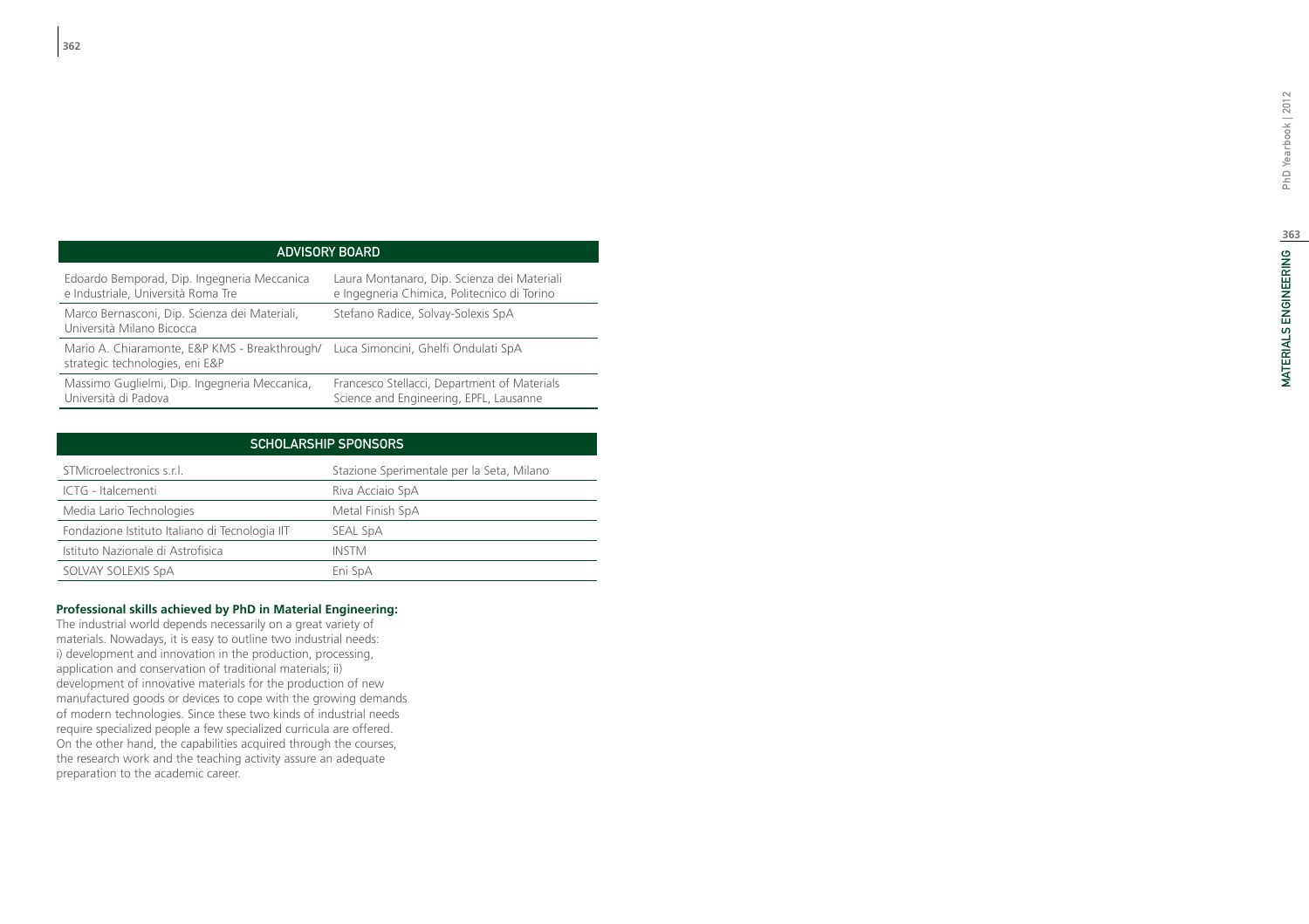# A proposal of AC corrosion mec hanism OF CARBON STEEL IN CATHODIC P **CONDITION**

## **Andrea Brenna**

Buried pipelines used to transport hydrocarbons and dangerous fluids are provided with corrosion prevention systems, consisting of an insulating coating and a cathodic protection (CP) system. CP reduces (or halts) corrosion rate, so that corrosion damage cannot occur during the designed lifetime of the structure. The presence of AC interference may cause serious corrosion damages on metallic structures, even in CP condition. When a metallic pipe is parallel to an high voltage transmission line (HVTL), AC interference can take place by a conduction or an induction mechanism causing corrosion corresponding to coating defects, even if the -0.850 V CSE criterion is matched. Uncertainties still exist on CP criteria in the presence of AC and on the mechanism by which AC corrosion occurs. In this research, a mechanism of AC-induced corrosion of carbon steel in CP condition is proposed. Electrochemical tests were carried out on carbon steel in soil simulating environment varying protection and interference conditions. Laboratory tests showed that AC causes the increase of both protection potential and current, due to an effect on steel polarization curves. An experimental corrosion risk diagram is proposed:

overprotection (potential lower than -1.1 V CSE) is the most dangerous condition. A twosteps corrosion mechanism is proposed:

∙ Step 1: AC causes the electromechanical breakdown of the passive film formed on carbon steel in CP condition;

effect on passive condition (Step  $\theta$  due to the protection current ∙ Step 2: corrosion occurs if the pH at the metal-to-electrolyte interface is close to 14. In order to investigate the AC 1), tests were carried out on passive metals, as stainless steels in neutral solution and carbon steel in alkaline environment. AC has an harmful effect on passive condition, reducing the critical chlorides threshold and pitting potential and causing the film breakdown over a critical AC interference level. A mechanical breakdown mechanism is proposed: high alternating electric fields (in the order of 10 6 V/cm) within the passive film could cause the breakdown of the film itself. Electrostriction stresses are a possible explanation. After film breakdown, corrosion can occur if the pH inside the crack is close to 14; this strong alkalization can be reached in overprotection condition (high cathodic current density) and in the presence of AC.

AC corrosion morphology is localized and corrosion propagation was evaluated by

means of penetration depth measurements on carbon steel specimens cathodically protected in soil through a magnesium alloy anode. Even if a service life prediction could be too hazardous by experimental data, the use of extreme value statistics provides a safe approach and is recommended in order to assess AC corrosion risk. AC has a harmful effect on magnesium anode consumption, increase and to the strong anodic efficiency decrease. The second effect plays the main role to increase anodic consumption.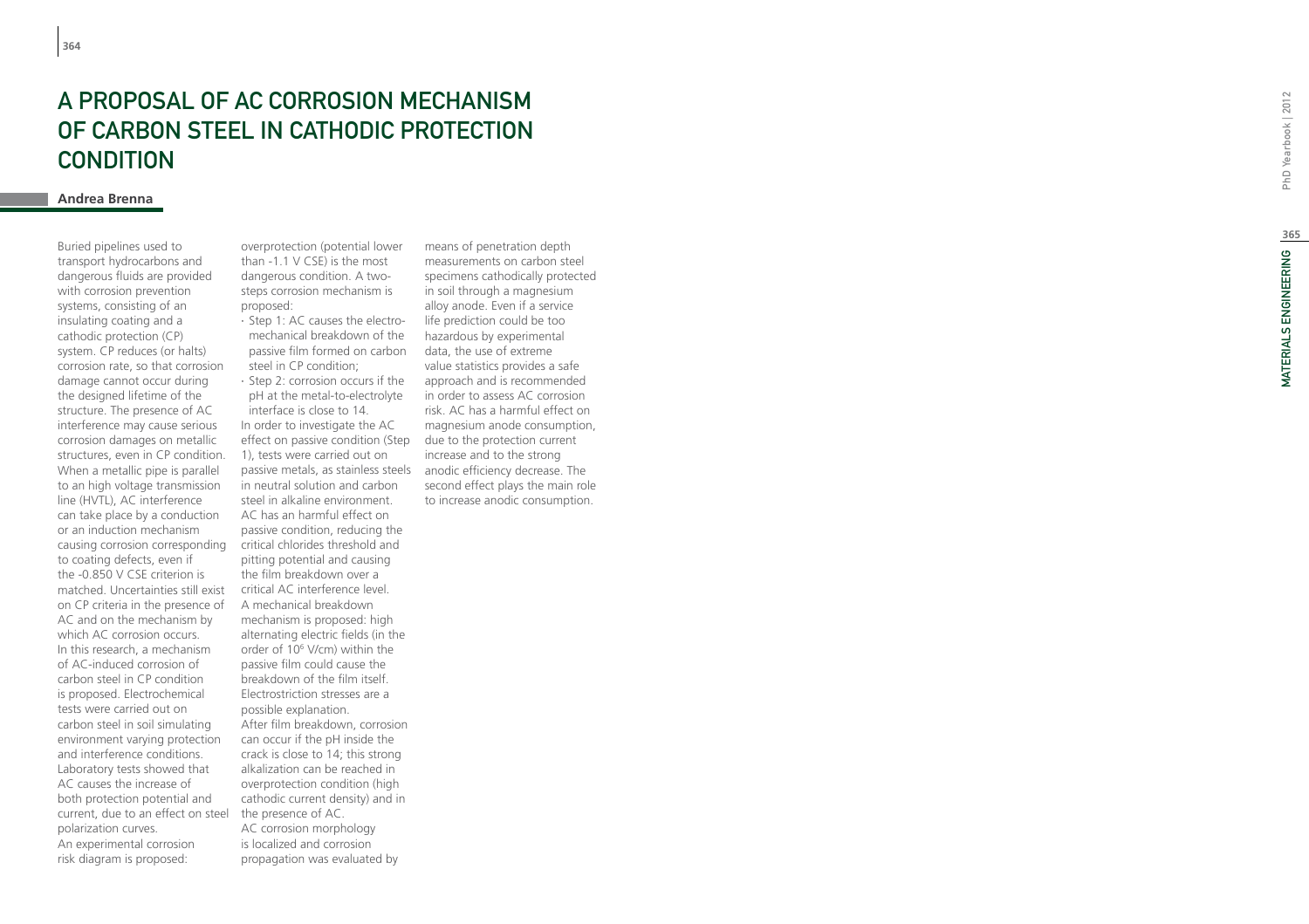# STABILITY AND EFFICIENCY O F ORGANIC MATERIALS AND DE VICES FOR T HE P HOTO VOLTAIC TEC HNOLOG Y

## **Gianmarco Griffini**

New materials and technologies have been explored in the past decades in the attempt to meet the demand of energy production from clean, renewable sources. In particular, organic materials and conjugated polymers have been investigated for use in polymer-based solar cells (PSCs) and in organic luminescent solar concentrators (OLSC). Long-term stability of materials and devices together with power conversion efficiency (PCE) have been recognized as central research areas, both in academia and industry.

In the work presented in this PhD thesis, PSC and OLSC technologies were examined and aspects related to their environmental stability and efficiency were studied, with the aim of achieving a greater understanding of the criticalities characteristic of these two research fields.

A first study was carried out on the photo-chemical stability of a model PSC polymer (regioregular poly(3-hexyl-thiophene) - P3HT-RR) in the solid state. The results obtained from this study underlined a substantial instability of P3HT-RR to photooxidation following exposure to simulated sunlight. In particular a degradation mechanism for the polymer was proposed and strategies for lengthening its photo-stability were examined,



**1. Variation of normalized absorption intensity of the alkyl group FTIR signals as a function of irradiation time for pure P3HT-RR, P3HT-RR/HALS system and P3HT-RR/MWCNT system.**

including the use of hindered amine light stabilizers (HALS) and multi-walled carbon nanotubes (MWCNT) (Figure 1).

Together with photo-chemical stability, morphological stability of PSC polymers and devices was also examined. To this end, a series of photocrosslinkable low band-gap polymers was prepared and tested in PSC devices during long-term high-temperature annealing. Photocrosslinking allowed the formation and preservation of an optimal bulk-heterojunction (BHJ) morphology, and highly efficient PSC devices could be fabricated (Figure 2). Atomic force microscopy (AFM) studies on the photoactive layer of devices evidenced a good correlation between surface morphology of the photoactive



**2. Normalized power conversion efficiencies of control (TPD-Br0), non-photocrosslinked (TPD-Br16) and photocrosslinked (TPD-Br16) devices during long-term thermal annealing**  at 150 °C with PC<sub>6</sub>, BM as n-type **material. The efficiency of each device was normalized to its initial efficiency (at annealing time 0 h).**

layer and photovoltaic behavior of devices.

## The analysis on PSC technology was extended to the evaluation of the power conversion efficiency (PCE) of devices, employing new isothianaphthene (ITN)-based low band-gap polymers with various electron-withdrawing substituents as active layer materials. BHJ PSC devices were fabricated with PCEs up to 3.0% and the electron-withdrawing character of functional groups was shown to strongly influence the polymer electronic behavior. In the attempt to explore novel processing techniques compatible with large-scale production of PSC devices, a preliminary study on inverted PSCs was carriedout. As alternative to thermal



**3. Normalized absorbance decay over light-exposure time of the ratio between FTIR absorption peaks associated with organic dye bond vibrations of lateral substituents (875 cm-1) and perylene core (1586 cm-1) for LR305 and OLSC-TF samples.**

Ag paste. Both device fabrication sunlight. A number of device evaporation, the metallic backelectrode was deposited onto the device by blade-coating an and testing were completely performed in ambient air and PCEs in the order of 0.5% were achieved on large area (3.6 cm 2 ) PSC devices. These results demonstrated the possibility of producing working PSC devices in air with no need of vacuum processing steps. The work carried out on OLSC technology firstly addressed the study of the photo-chemical stability of the materials constituting the thin-film luminescent concentrator, namely an organic luminescent dye (LR305) dissolved into a polymer matrix (PMMA). The behavior of each material constituting the OLSC device was monitored (PMMA alone,

luminescent dye alone and combination of the two – OLSC-TF) during exposure in air to high-energy UV-light and a degradation mechanism for the dye molecule was proposed. In addition, the role of the organic dye molecule in the degradation of PMMA was elucidated and the effect of the state of aggregation of the organic dye on its photo-stability was clarified (Figure 3).

The stability study on OLSC materials was followed by a parametric study on the efficiency of a working OLSC device coupled to a c-Si solar cell, tested under simulated parameters were analyzed and successively optimized, including the organic dye concentration and the thickness of the thin-film OLSC. A maximum efficiency gain of over 40% was achieved after the integration of the c-Si solar cell with the OLSC thin-film. These results give important guidelines for the fabrication of efficient OLSC devices.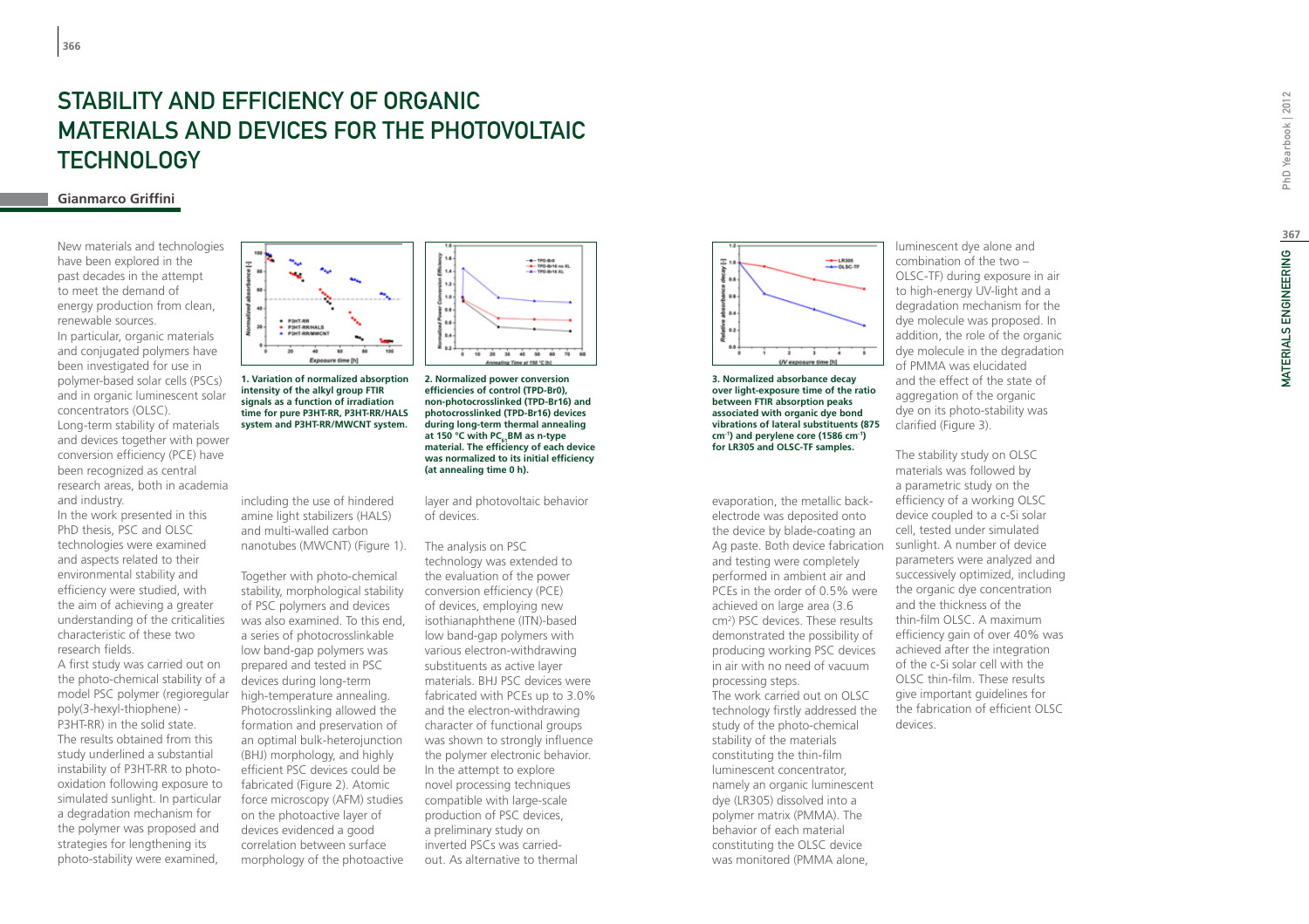# ELECTROCHEMICAL CAPACITORS BASED ON CNTS<br>Reza Kavian

Supercapacitors, also known as ultracapacitors, are electrical energy storage devices exploiting the charging and discharging of the electrochemical double layer for storage and release of energy. The mechanism of charge storage entails substantial advantages over conventional dielectric capacitors, such as a very high capacitance (up to 5000 F), energy density (30 Whkg<sup>-1</sup>) and longer cycle life. Consequently, supercapacitors have been intensively investigated for a wide range of applications from electric vehicle propulsion to power leveling and balancing. In the first step multi-walled carbon nanotubes were grown by chemical vapour deposition on aluminium strips pre-plated with nickel thin films. The preparation of hybrid materials, based on the combination of metal oxides and CNTs, improves on the properties of the two components. To achieve this goal, the thin films of manganese oxides were deposited on the CNTs layer by different techniques. The CNT network was found to facilitate the dispersion of the oxide nanoparticles as a consequence of their large surface area and the ability to provide continuous conducting pathways for the transportation. These characteristics made CNTs and metal oxides composite a

promising hybrid material for applications in ECs. To achieve this aim CNT/MnO<sub>x</sub> electrode was fabricated by sol-gel process on nickel substrate. Future applications for electrochemical energy storage will focus on both high gravimetric power and high energy. For this devices that can cover the performance gap between existing technologies are needed. The layer by layer (LbL) deposition is a thin-film fabrication technique (<300nm) based on alternatively charged layers onto a substrate at room temperature and in aqueous environments. The high surface area, chemical functionality and high porosity, combined with the absence of binder in these electrodes show that CNTs are one of the best promising materials for electrochemical capacitors.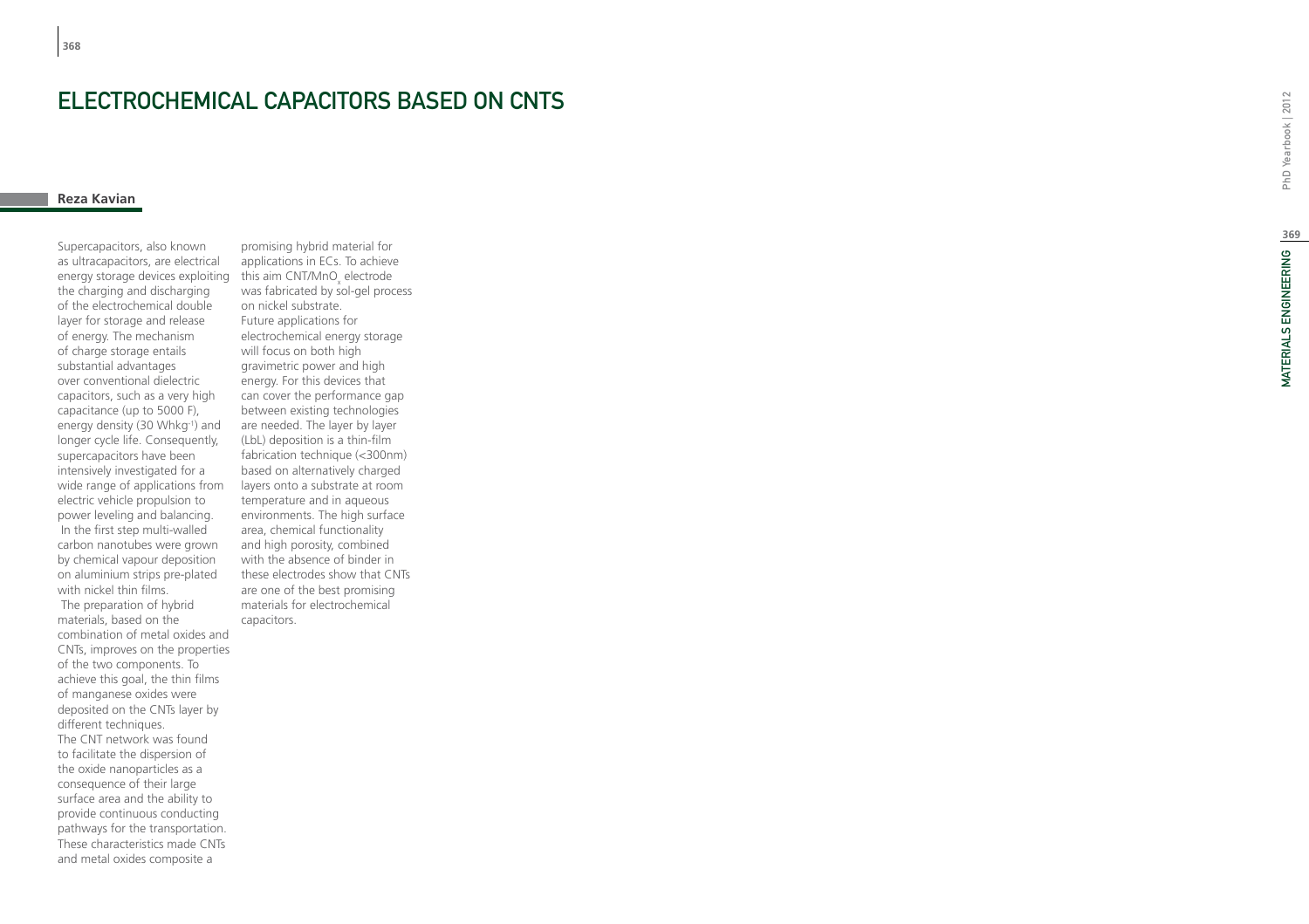# Polymer Nanocomposites based on Carbon Nanotubes

## **Diego Molina**

Carbon nanotubes (CNTs) have emerged as the most promising nanofiller for polymer nanocomposites due to their outstanding mechanical and electrical properties. Theoretical enhancement of properties are not easily accessible due to their strong tendency to form agglomerate and due to difficulties in processing their nanostructure in polymer systems. Despite the vast amount of data available in literature, a lot of controversial results are still present. The most effective way to stabilize dispersion is by CNTs' surface functionalization that could also efficiently transfer external stress to nanotubes increasing the mechanical properties of the nancomposites. The first part of the thesis was directed in order to study the effectiveness and effects of CNTs' surface functionalization. Efficient functionalization methods were investigated to prepare MWCNT with carboxylic (COOH-CNT) and amine (NH2-CNT) functionalities. The procedures were carried out with high yield obtaining functionalized carbon nanotubes. A quantitative characterization of the functionalities present on the external wall were exploited. Moreover, the functionalization methods developed didn't reduce significantly the

peculiar aspect ratio of carbon nanotubes.

As widely known, achieving an homogenous dispersion of carbon nanotubes inside polymer matrices is the main objective in order to enhance the different properties of nanocomposites. Besides all the published works, obtaining a good dispersion in nanocomposites is not trivial. Morever, a great interest in imparting conductivity in highly insulated materials by fabricating conductive polymer nanocomposites is increasingly present.

A dispersion method of the CNTs exthernal wall. The second part of the thesis was focused on the dispersion of the functionalized CNTs, together with pristine grade (CNT), in two different polymer matrices, one thermoset epoxy resin and two different perfluoropolyether (PFPE) aqueous dispersions. in a DGEBA (diglycidil ether of bisphenol A) based resin was developed with mechanical stirring and ultrasonication. Calorimetry characterizations were investigated to observe the effects of the insertion of different functionalized carbon nanotubes inside the nanocomposites. Extensive rheological characterizations showed at first a good reproducibility of the dispersion process. Nanocomposites

containing COOH-CNT showed a lower effect on viscosity (easier processability) than the other CNT grades (NH2-CNT and pristine CNT). Moreover, rheological measurements (steady and dynamic) were exploited to monitor the efficiency of the CNTs dispersion in the epoxy matrix. The percolation threshold between viscous liquid and solid-like behavior was investigated and related to the different functionalities and to the different CNTs' structure morphologies formed. Electrical characterization was also performed. A percolation threshold was observed when pristine CNTs and NH2- CNTs were inserted. These observations suggested that CNTs could interact with the resin in different ways, depending on the type of functionalities present on their Conductivity induced by carbon nanotubes in those nanocomposites make them ideal candidates as damage evolution sensor. A promising defect's sensitivity was registered even at low crack length, and the electrical response was found to be related on the concentration and on the different functionalities of carbon nanotubes inserted into the nanocomposites. Two different perfluoropolyether

performances of those polymers. enhance the performances of nanocomposites' dispersions and Moreover, an improvement suggested. A clear enhancement was obtained at increasing polymers were investigated, inserting carboxylic functionalized CNTs. Those matrices are widely used to impart hydrophobic and oleophobic repellence and as lubricant in critical conditions. The creation of nanocomposites with the insertion of carbon nanotubes is realized in order to enhance the peculiar high COOH-CNTs were efficiently mixed with different perfluoropolyether polymers with mechanical stirring and behavior was observed for the a presence of interconnected microstructures of CNTs was of dynamic mechanical properties was observed at increasing carbon nanotubes concentration, with a more wide temperature range in which those nanocomposites could be efficiently used. These improvements were obtained without modifying the peculiar hydro/oleo-phobicity of those nanocomposites. Moreover, the insertion of carbon nanotubes clearly induced an electrical conductivity in those nanocomposites. The induced conductivity observed for those nanocomposites could open their exploitation in different applications. One

of the most promising is the exploitation of fluorinated CNT based nanocomposites as advanced hydrophobic surface treatments of Gas Diffusion Layer (GDL) for PEM fuel cells. GDL requires different and controversial properties, that could be fullfilled by using those nanocomposites as coating of carbon cloth, permitting to pollutant free PEM fuel cell. Carbon cloths treated with perfluoropolyether polymer modified with COOH-CNT, ultrasonication. A shear thinning showed a good hydrophobicity as required by GDL components. in conductivity, respect to the standard PTFE coating method, concentration of carbon nanotubes. An high water vapor permeability was observed with limited film formation of perfluoropolyether coatings, marginally effected by CNTs insertion. GDLs hydrophobized with those fluorinated nanocomposites showed a clear improvement in electrochemical performances when used in PEM fuel cell systems, in comparison with standard GDL coated with PTFE.

PhD Yearbook | 2012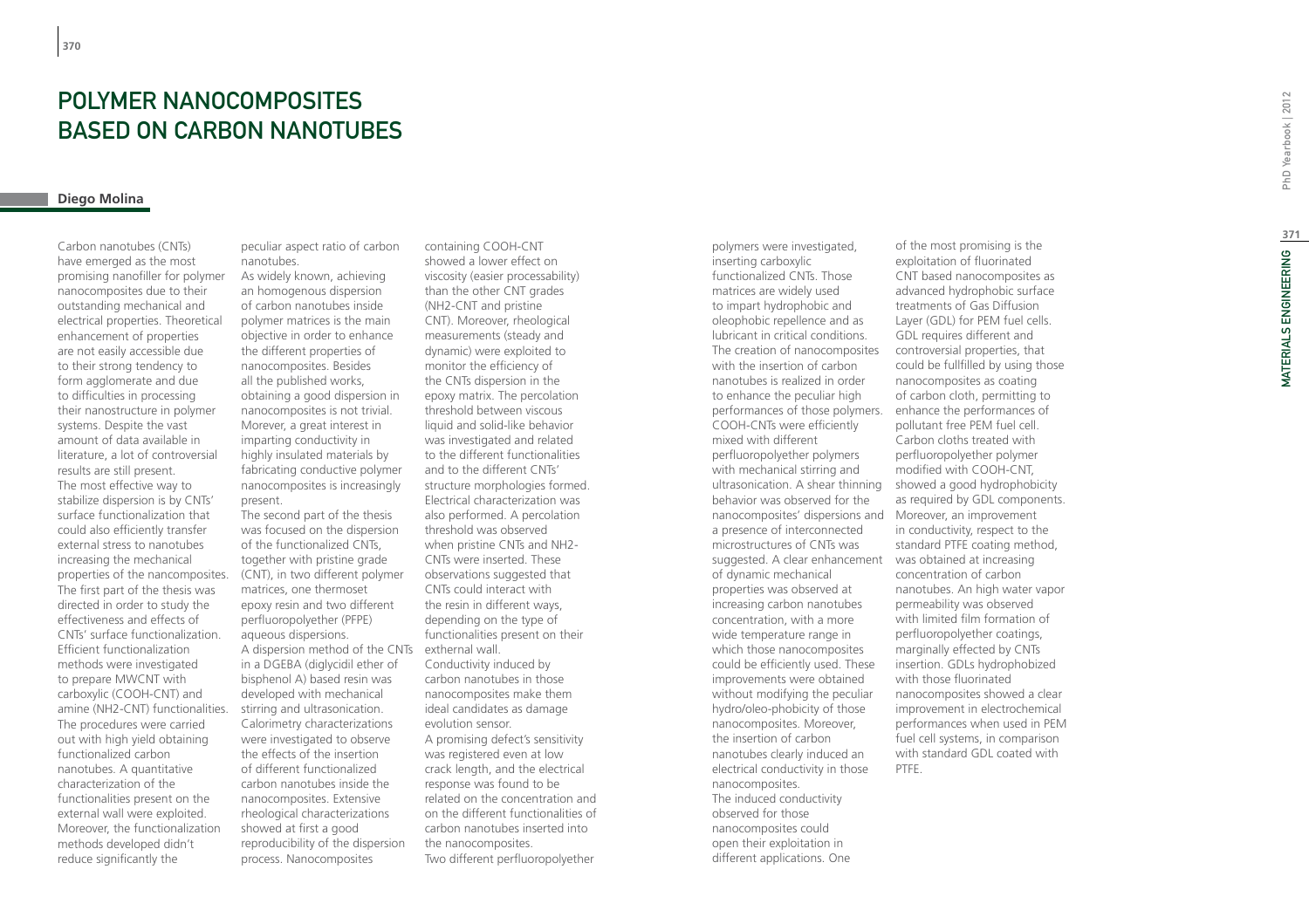# LIGHT-TRIGGERED OPTICAL ELEMENTS. Photochromism gains new Opportunities

## **Giorgio Pariani**

The possibility to light-trigger their physical-chemical properties makes photochromic materials particularly attractive for the development of smart devices, that find application in optics, opto-electronics, and biology. By date, the only commercially relevant application of photochromism regards photochromatic lenses for sunglasses, which are realized with thermally reversible (T–type) photochromic compounds.

In this research work, we focused our attention to optical applications, in the framework of a fruitful collaboration between the Politecnico di Milano and the Osservatorio Astronomico di Brera started more than 10 years ago, aiming in the development of switching optical elements based on photochromic materials. Coming into play the difference between the demonstration of a proof of concept device and the realization of reliable prototypes, huge efforts have been required to fill this gap and achieving the goals was not counted on. When applied in optics, materials have to meet strongly demanding requirements. In particular, photochromic compounds must show large response of the desired property (which usually means large absorbance) and high optical

quality, i.e., homogeneity, flatness, etc., in order to obtain efficient devices.

Among the different families of photochromic systems, we specifically referred to diarylethenes, which show efficient thermally irreversible photochromism at the solid state (P-type photochromism). Moreover, photochromic polymers, in which the chromophore is covalently linked to the main polymeric chain, are considered as the most convenient candidates for applications in the optical field, showing large responses and high optical quality. Specifically, we developed a two components polyurethane coating based on 1,2-diarylethene derivatives and an aliphatic diisocyanate. The deposition is carried out with common solution techniques (e.g. spin coating) and process parameters finely tune the thickness of the photochromic layer. The polymerization takes place in situ, providing amorphous films with remarkable optical properties (surface flatness and bulk homogeneity). The versatility of the formulation allows to vary the amount and the chemical structure of the photochromic monomer without affecting the reactivity of the polymerization, thus tuning over a wide range

the optical properties of the material.

Once verified that polyurethane coatings fulfill the requirements of optical quality and high sensitivity, two different holographic devices based on these films have been yielded. The former, namely amplitude Computer-Generated Hologram (CGH), based on the transmittance change of the photochromic film in the visible region, is an effective device used as reference surface in the null interferometric test of aspheric and free form optics. We produced Fresnel Zone Plates (FZPs), as prototypes of more complex CGHs, on the photochromic coatings (see fig. 1), and the functionality of devices has been proved, successfully testing the photochromic FZPs as respect to spherical reference surfaces. The latter, based on the modulation of the refractive index in the near-IR region, is called Volume Phase Holographic Grating (VPHG). By using the photochromic coatings, we produced VPHGs with a Lloyd mirror configuration set-up. The functionality of the devices has been demonstrated and diffraction efficiencies up to 8% have been measured in the Near-IR region of the spectrum, where the material is transparent and the grating is a phase only,



## **1. A f<sub>1.5</sub> Fresnel Zone Plate realized onto a photochromic polyurethane film.**

of three diarylethenes in solvents the conversion profile inside Quantum yields of photochromic absorbance are consequently which is the largest value of diffraction efficiency due to phase modulation ever obtained with photochromic materials. Beside the design of new diarylethene-based materials, a deep understanding of the conversion upon exposure was considered of great relevance to be aware of the actual highlights and the limit of applying photochromism into optics. Accordingly, we studied the kinetics of conversion of diarylethene systems first in solution, where we determined the cycloreversion quantum yield with different polarity, and then at the solid state. In this case, we developed an analytical model describing the kinetics of photoconversion inside the volume of the material. systems at the solid state have not been so far reported, and no standard techniques can

be found in the literature. We successfully applied the model to determine the ring–opening quantum yield of polyurethane films under different laser beam profiles and at different wavelengths. A lowering of the ring opening quantum yield while increasing the wavelength of the exposure light, which has been already reported for diarylethene derivatives in solutions, has been here observed for the first time at the solid state. Moreover, the model revealed to be a useful tool to determine the volume of the photoactive material while the device is realized. A complete conversion into the colored form of the whole film is not always possible and all the properties related to affected. Considering the

decoloration reaction, the conversion is not uniform

through the film thickness and the profile depends on the exposure time. Moreover, the conversion profile in the film thickness can be completely different from the illumination profile because of the highly non–linearity, with great consequences on the properties of the final device.